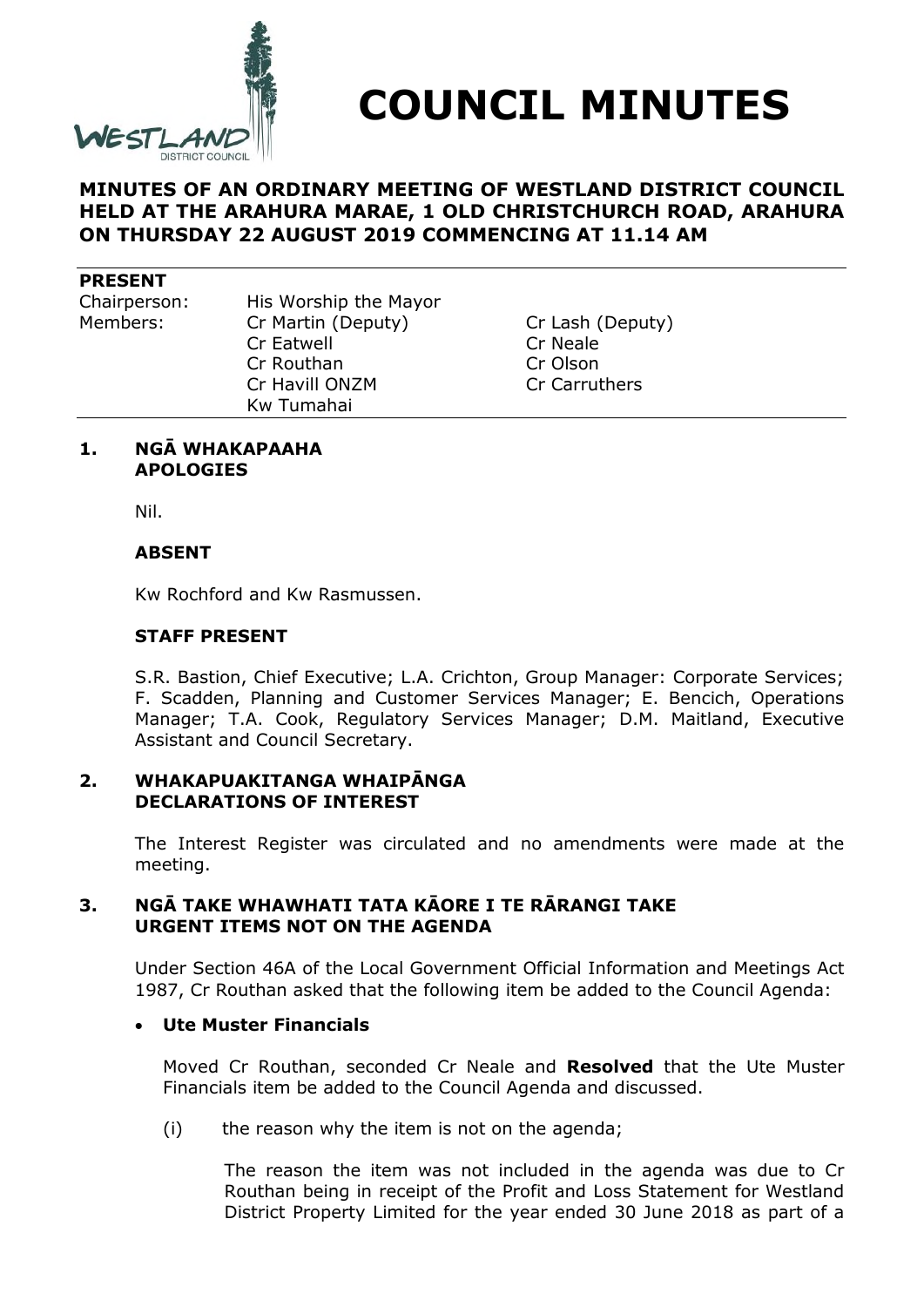Local Government Official Information and Meetings Act request. The Profit and Loss Statement related to the Ute Muster and the information had been forwarded to Cr Routhan by the CE of Destination Westland.

(i) the reason why the discussion of the item cannot be delayed until a subsequent meeting.

> Cr Routhan asked that this item be discussed at this meeting due to the LGOIMA response that he had received from Destination Westland. Cr Routhan was concerned that it appeared that the Hokitika Ute Muster at Easter 2018 had run at a far greater loss than thought.

The Chief Executive asked that the following item be added to the Public Excluded Agenda:

**Crown Observer – Confidential Section**

# **5. NGĀ TĀPAETANGA PRESENTATIONS**

 **West Coast Wilderness Trail Annual Review – Geoff Gabites and Jackie Gurden**

His Worship the Mayor advised that the presentation from Geoff Gabites and Jackie Gurden on the West Coast Wilderness Trail Annual Review had been removed from the Council Agenda due to the funeral of the Rev John Drylie QSM who was Mayor of Westland District from 1998 to 2004.

# **4. NGĀ MENETI O TE HUI KAUNIHERA MINUTES OF COUNCIL MEETINGS**

The Minutes of Council Meetings had been circulated separately to the Mayor and Councillors and were available on the Council Table as follows:

### **Ordinary Council Meeting – 25 July 2019**

Moved Deputy Mayor Martin, seconded Cr Havill and **Resolved** that the Minutes of the Ordinary Council Meeting, held on the 25 July 2019 be confirmed as a true and correct record of the meeting.

### **Extraordinary Council Meeting – 1 August 2019**

Moved Deputy Mayor Martin, seconded Cr Neale and **Resolved** that the Minutes of the Extraordinary Council Meeting, held on the 1 August 2019 be confirmed as a true and correct record of the meeting.

### **6. ACTION LIST**

The Chief Executive spoke to the Action List and provided the following updates:

### **Responsible Camping Areas**

The Working Group had met on the 6 July 2019 and was progressing well with a further six further sites identified for further discussion. A further meeting of the group will be held on the 6 September 2019 and from that will be a direction on what will come back to the 26 September 2019 Council Meeting.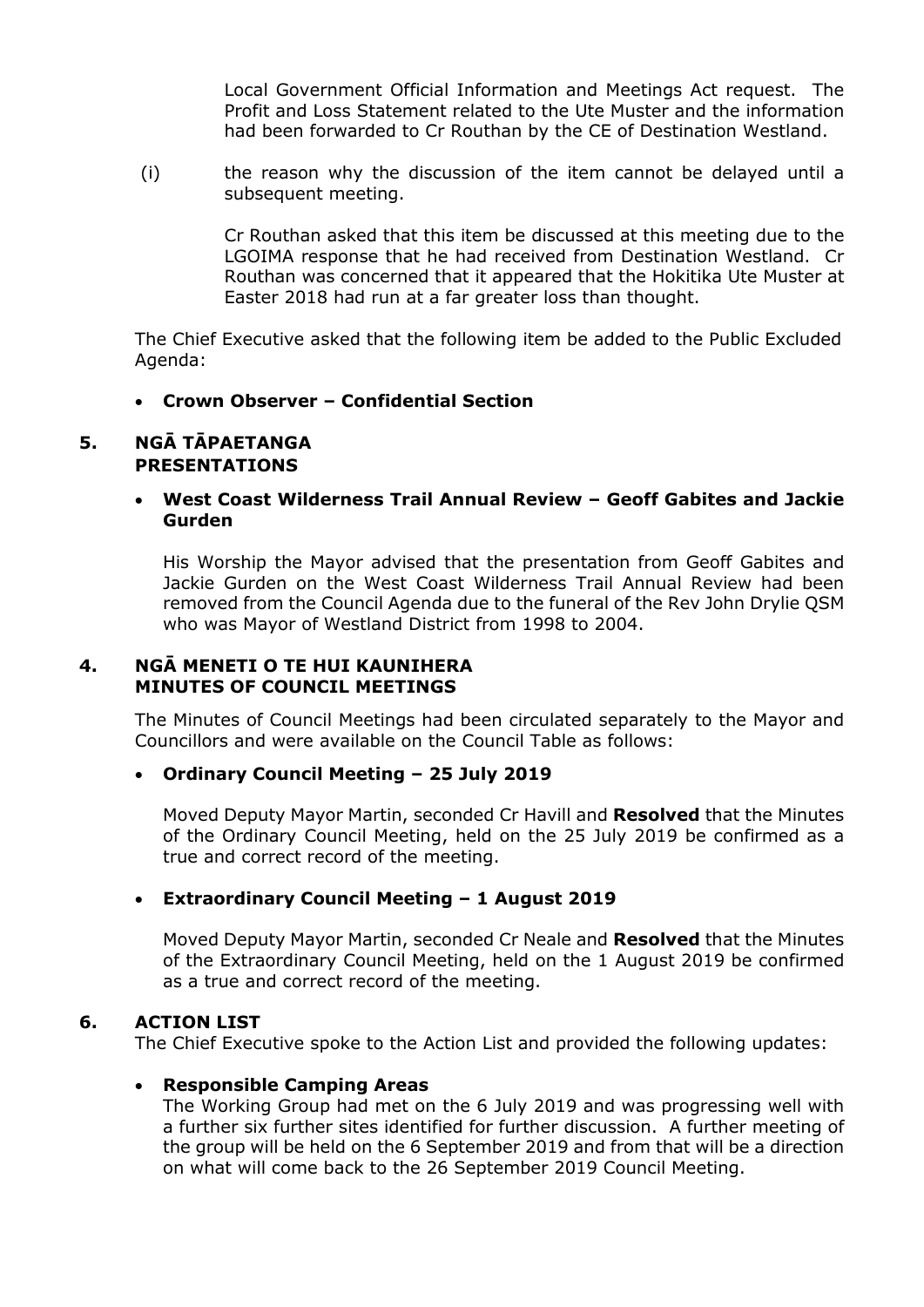# **Speed Limits**

A report to Council on speed limits will be tabled at the 26 September 2019 Council Meeting.

# **Transfer of Pensioner Housing to Destination Westland**

A strategy encompassing both legal and financial considerations is to be defined and is being led by the Acting Chief Executive of Destination Westland.

 **Marks Road, Haast** The sale of land in Marks Road, Haast is to be progressed.

#### **Carnegie Building Project** An application for external funding has been made for the Carnegie Building Project.

### **Whataroa Water Supply**

Deputy Mayor Lash asked that staff communicate with the Whataroa Community regarding the water supply.

# **Local Government Leaders' Climate Change Declaration**

Cr Neale asked if a report will come back for further discussion to Council regarding the above matter. The Chief Executive advised that he will make contact with Local Government New Zealand regarding the Local Government Leaders' Climate Change Declaration and will come back to Council.

# **Fox Glacier Landfill**

The Chief Executive advised that this matter is a work in progress and there will be a report to Council on the Fox Glacier Landfill Remediation and Management Options tabled in the meeting.

### **Cass Square**

The Chief Executive advised that there is a group of stakeholders of all the sporting bodies and local representatives currently involved with Cass Square and the information from that group will developed into a Reserves Management Plan, and there will be opportunity for public consultation.

Cr Olson enquired about the fertilising of Cass Square.

# **Safe Crossing area on Kaniere Road**

Cr Olson expressed safety concerns regarding cyclists and pedestrians crossing Kaniere Road and Kaniere Tram near Westroads Kaniere Depot and the increase in traffic movements in this area. The Chief Executive advised that this item is with District Assets staff to investigate options for a safe crossing area on Kaniere Road.

Deputy Mayor Martin asked that Kaniere School Students be communicated with to advise that their voice is important to Council and safety options for the crossing are currently being considered.

# **Manatu Whakaaetanga Partnership Agreement**

The Partnership Agreement between Te Rūnanga o Ngāti Waewae, Te Rūnanga o Makaawhio together known as Poutini Ngāi Tahu and Westland District Council had been signed by His Worship the Mayor Bruce Smith on behalf of Council, and Kw Francois Tumahai, Kaiwhakahaere, on behalf of Te Rūnanga o Ngāti Wae at the Powhiri which was held in the morning at the Arahura Marae.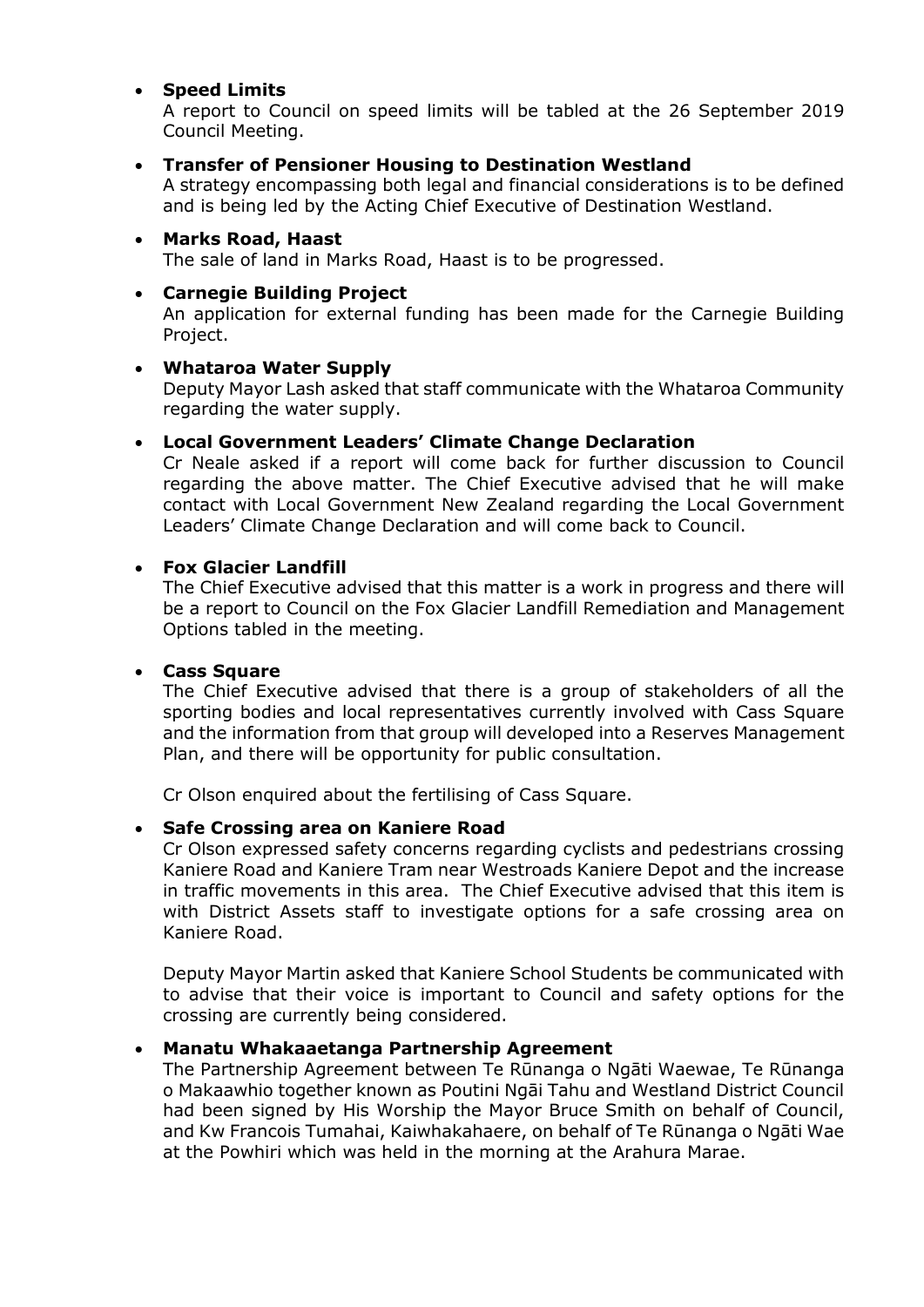Moved Cr Olson, seconded Deputy Mayor Lash and **Resolved** that the updated Action List be received and the following items be removed from the listing as they are either underway or completed:

- Trading in Public Places.
- Memorandum of Understanding Westland Industrial Heritage Park for future maintenance of the seat in Weld Lane.
- Draft National Policy Statement for Biodiversity.
- Hokitika Cemetery.
- Special Consultative Procedure.
- Closed Landfills Risk Overview.

The meeting adjourned at 11.47 am for lunch to enable the Mayor and Councillors to attend the Rev John Drylie's funeral. The Ordinary Council Meeting would reconvene at the conclusion of the Extraordinary Council Meeting.

The Council Meeting reconvened at 3.21 pm.

# **7. PŪRONGO KAIMAHI STAFF REPORTS**

# **Fox Landfill**

The Operations Manager circulated a report on the preliminary options for remediation and/or management of the partially eroded Fox Glacier landfill.

A Powerpoint Presentation was available on the Landfill Mining Solutions – Discussion draft prepared for Westland District Council by Golder and Associates.

Moved Deputy Mayor Lash, seconded Cr Neale and **Resolved** that:

- A) Council receive the report as an informational update on progress made to date and the likely options moving forward.
- B) Council sign off on a staged approach and approve the short-term option presented to mitigate potential reputational risks to Council and environmental risks should a weather event of similar intensity occur before long-term options can be assessed, funded and implemented.
- C) Council support staff in progressing their investigations into the engineering methodology, financial implications and funding mechanisms of the long-term options.

# **CBD Signage Hokitika – Project Proposal**

The Regulatory Services Manager spoke to this item and advised that the purpose of the report is to advance the Hokitika Town and District Signage plans that have been discussed at various levels for the last 10 years.

A meeting with key stakeholders was held in terms of the betterment of signage around the Hokitika District. It was noted that there is no budget approved for this item.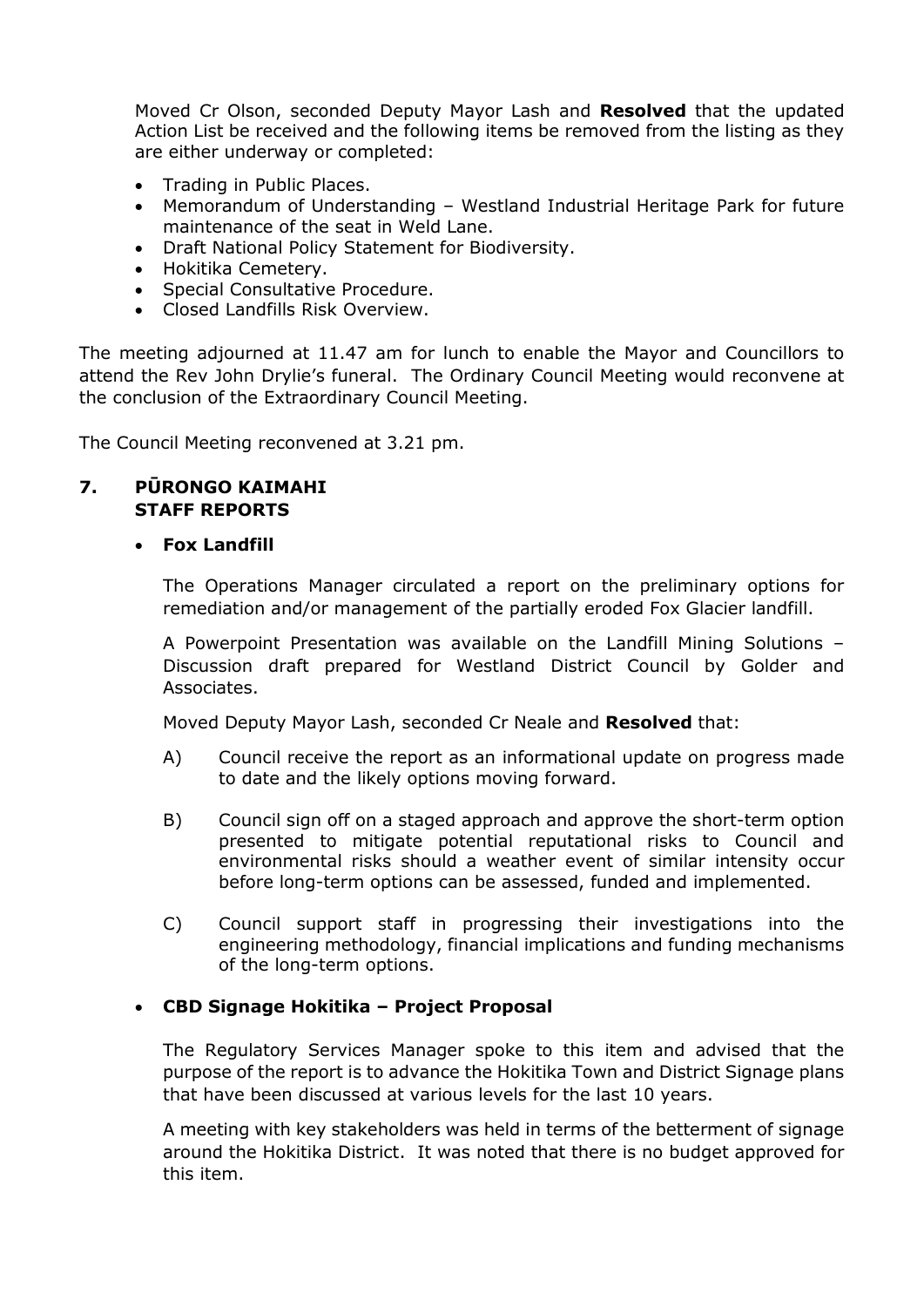Deputy Mayor Martin spoke to this item and advised that various organisations had been tasked with reviewing the signage options for the CBD and were asked to come back to Council with their recommendations. The outcome of the review had been included in the Report to Council.

Moved Cr Routhan, seconded Deputy Mayor Lash and **Resolved** that:

- A) Council receive the report.
- B) Council support the signage project in principle.
- C) Council make a determination on external or internal funding of the signage proposal and work with the groups concerned on identifying alternative funding sources.

# **Annual Dog Control Policies and Practices Report**

The Regulatory Services Manager spoke to this item and advised that the purpose of the report is to adopt the Annual Report on Dog Control Policies and Practices for the year ending 30 June 2019.

Moved Cr Routhan, seconded Cr Carruthers and **Resolved** that:

- A) Council adopt the Annual Dog Control Policy and Practices Report for the year ended 30 June 2019.
- B) The adoption of the Annual Dog Control Policy and Practices Report for the year ended 30 June 2019 is publicly notified, made publicly available on Council's website, and that the Secretary for Local Government is advised that it has been published in accordance with Section 10A of the Dog Control Act 1996, and Section 5(1) of the Local Government Act 2002.

### **8. ADMINISTRATIVE RESOLUTIONS**

Moved Cr Neale, seconded Cr Havill and **Resolved** that Council confirm its Seal being affixed to the following documents:

### **Ana Coleman – Building Control Manager**

| <b>Aspect</b>                | <b>Delegation</b>                                                       | <b>Parameters</b>                                                                                                               |
|------------------------------|-------------------------------------------------------------------------|---------------------------------------------------------------------------------------------------------------------------------|
| <b>Building</b><br>Act, 2004 | Generally, all of Council's powers, duties and<br>functions per the Act | The following are<br>specifically<br>excluded:<br>- The transfer of<br>functions, powers<br>and duties<br>pursuant to S.<br>233 |
|                              |                                                                         | - The fixing of<br>fees or charges<br>pursuant to S.<br>219                                                                     |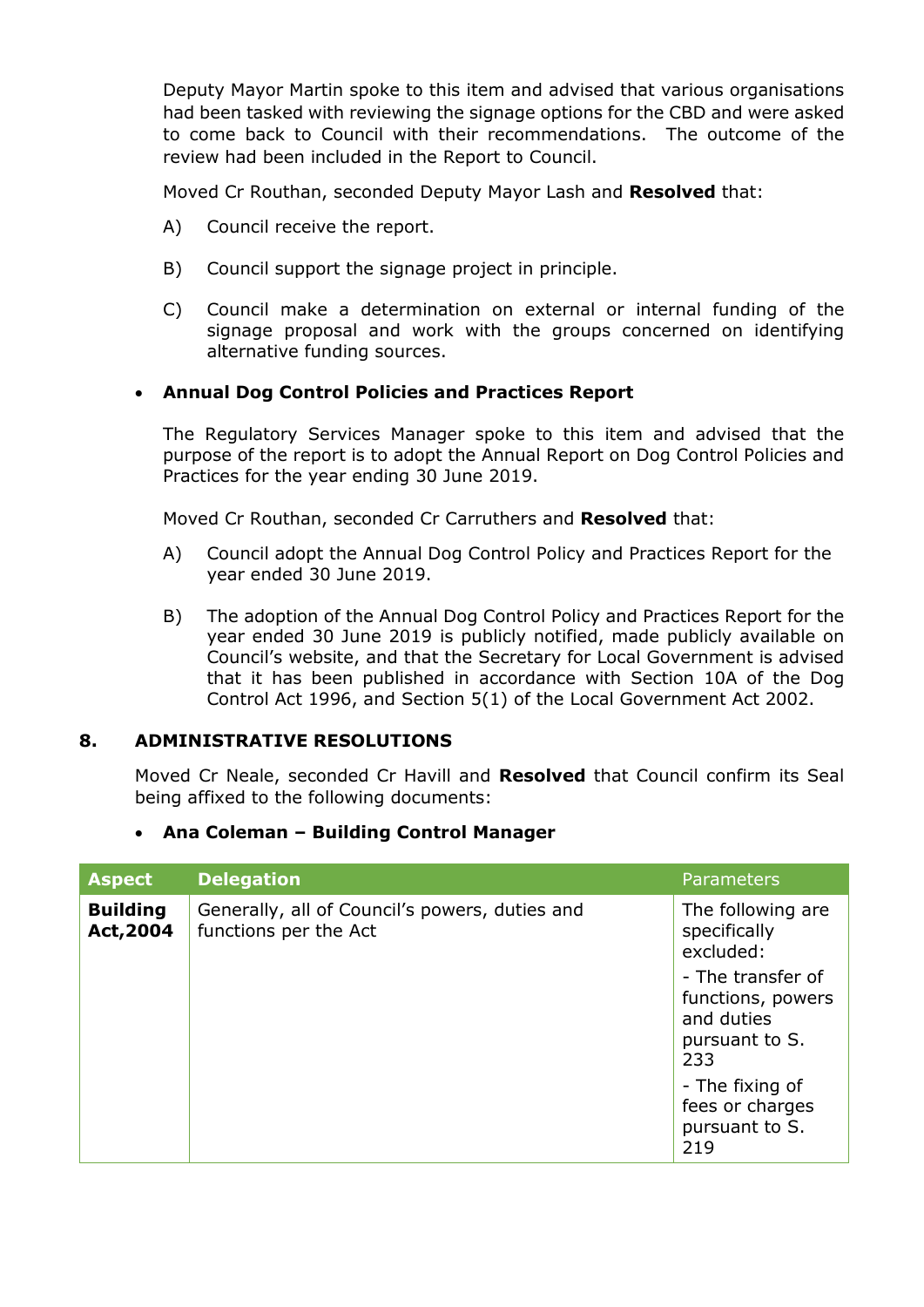| <b>Aspect</b> | <b>Delegation</b>                                                                                                                                                                                                                                                                                                                                                                                                                         | Parameters |
|---------------|-------------------------------------------------------------------------------------------------------------------------------------------------------------------------------------------------------------------------------------------------------------------------------------------------------------------------------------------------------------------------------------------------------------------------------------------|------------|
|               | Pursuant to sections 33 - 39 all powers in respect of<br>Project Information Memoranda including but not<br>limited to:                                                                                                                                                                                                                                                                                                                   |            |
|               | Determining the adequacy of information received<br>$\bullet$<br>and require further information                                                                                                                                                                                                                                                                                                                                          |            |
|               | Issuing PIMs (s34)<br>$\bullet$                                                                                                                                                                                                                                                                                                                                                                                                           |            |
|               | Determining if errors have been made and reissue<br>$\bullet$<br>PIMs $(s34(4))$                                                                                                                                                                                                                                                                                                                                                          |            |
|               | Deciding what information should be included in<br>$\bullet$<br>the PIM $(s35)$                                                                                                                                                                                                                                                                                                                                                           |            |
|               | Attaching a development contribution notice if<br>٠<br>applicable or to impose charges per the Council's<br>current Schedule of Fees (s36)                                                                                                                                                                                                                                                                                                |            |
|               | Determining if the project requires a resource<br>$\bullet$<br>consent and attach a resource consent certificate<br>to the PIM (s37)                                                                                                                                                                                                                                                                                                      |            |
|               | Determining if a copy of the PIM should be supplied<br>$\bullet$<br>to a network utility operator (s38)                                                                                                                                                                                                                                                                                                                                   |            |
|               | Determining whether the application affects a<br>$\bullet$<br>registered historic place, historic area, wahi tapu<br>or wahi tapu area and notify the application to the<br>Historic Places Trust as required (s39)                                                                                                                                                                                                                       |            |
|               | Pursuant to sections 45, 46, 48, 49, 50, 51, 52, 53,<br>54, 67, 71-73, 74, 75, 77 and 83, all powers in respect<br>of building consents including, but not limited to:                                                                                                                                                                                                                                                                    |            |
|               | Determining the information which the Building<br>$\bullet$<br>Consent Authority requires as part of a building<br>consent application (s45)                                                                                                                                                                                                                                                                                              |            |
|               | Determining if a copy of the application is to be<br>supplied to the NZ Fire Service (s46)                                                                                                                                                                                                                                                                                                                                                |            |
|               | Processing the consent application, including<br>$\bullet$<br>determining the adequacy of information provided;<br>requiring further information; determining if any<br>warning of ban applies to any building method<br>proposed; assessing the application against the NZ<br>Building Code; determining whether or not to<br>accept a producer statement as establishing<br>compliance with any aspect of the NZ Building<br>Code (s48) |            |
|               | Determining if the provisions of the Building Code<br>$\bullet$<br>would be met if the building work is completed in<br>accordance with the consent application and grant<br>the building consent (s49)                                                                                                                                                                                                                                   |            |
|               | Determining whether to refuse any building<br>$\bullet$<br>consent and give written notice of the refusal and<br>reasons for the refusal (s50)                                                                                                                                                                                                                                                                                            |            |
|               | Issuing building consents (s51)<br>$\bullet$                                                                                                                                                                                                                                                                                                                                                                                              |            |
|               | Determining applications for extension of time to<br>$\bullet$<br>commence building work (s52)                                                                                                                                                                                                                                                                                                                                            |            |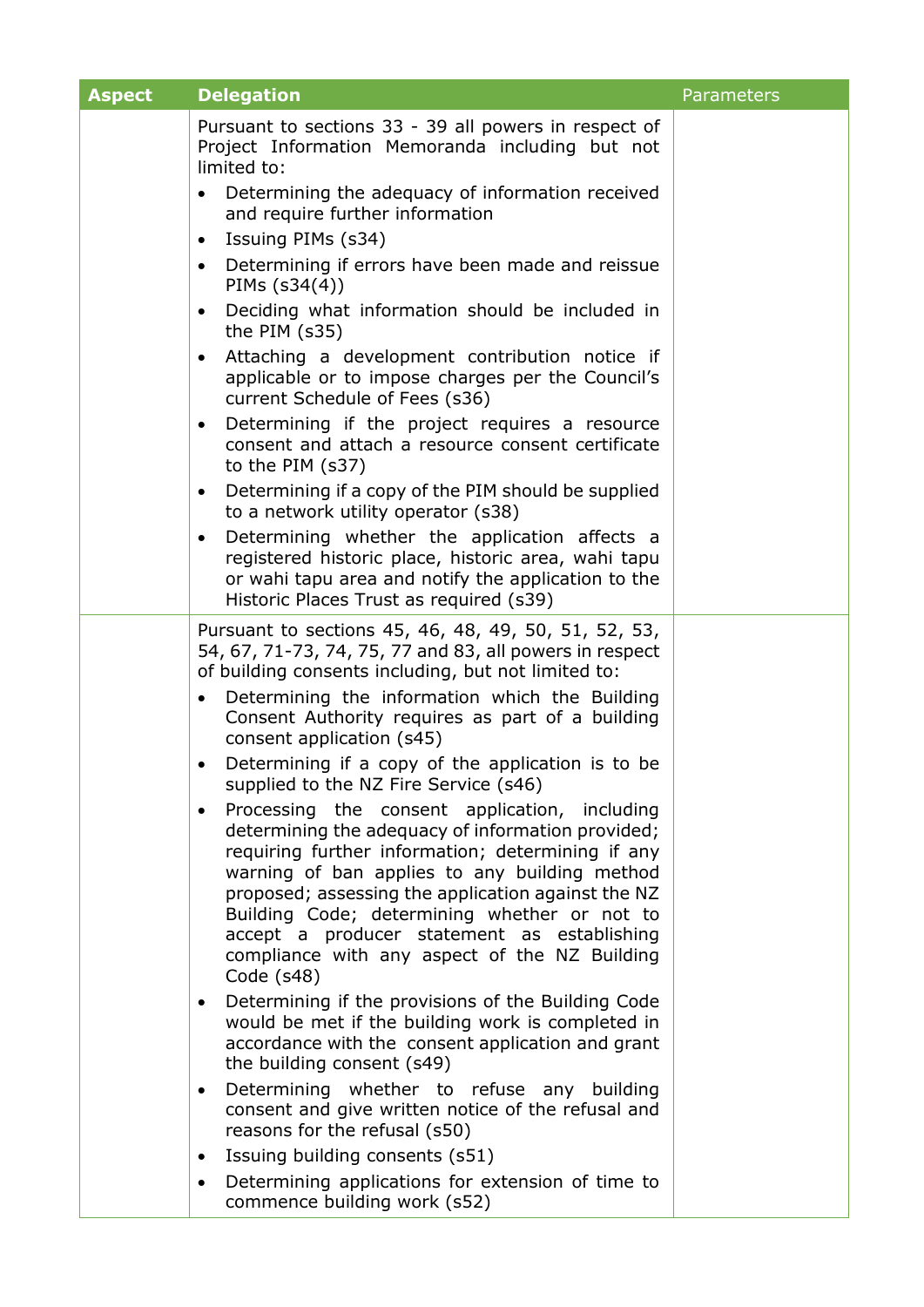| <b>Aspect</b> | <b>Delegation</b>                                                                                                                                                                                                                                                                                                                                                                                                                      | <b>Parameters</b> |
|---------------|----------------------------------------------------------------------------------------------------------------------------------------------------------------------------------------------------------------------------------------------------------------------------------------------------------------------------------------------------------------------------------------------------------------------------------------|-------------------|
|               | Advising applicants of the amount of levy for a<br>building consent and collect the levy on behalf of<br>the Chief Executive of the Department of Building<br>and Housing f(ss 53-54)                                                                                                                                                                                                                                                  |                   |
|               | Determining whether a consent is granted subject<br>$\bullet$<br>to a waiver or modification of the NZ Building Code<br>and impose any conditions considered appropriate<br>(s67)                                                                                                                                                                                                                                                      |                   |
|               | Determining all matters relating to the grant of<br>$\bullet$<br>refusal of a building consent for the construction of<br>a building or for major alterations to a building on<br>land subject to natural hazards, including granting<br>any waiver or modification of the Building Code in<br>respect of the hazard concerned; imposing any<br>conditions considered appropriate and notifying<br>the appropriate authority (ss71-73) |                   |
|               | Determining if any entry on a certificate of title<br>$\bullet$<br>relating to the land being subject to a natural<br>hazard is no longer required (s74)                                                                                                                                                                                                                                                                               |                   |
|               | Determining if a building consent involves building<br>$\bullet$<br>work covering two or more allotments and set<br>appropriate conditions, including not issuing the<br>building consent until those conditions have been<br>met (ss 75, 77)                                                                                                                                                                                          |                   |
|               | Determining applications to remove conditions<br>issued under s75                                                                                                                                                                                                                                                                                                                                                                      |                   |
|               | Pursuant to sections 93-95, determining all matters<br>relating to whether a code compliance certificate will<br>be issued, including requiring further information,<br>determining applications for extension of time to<br>complete building work and issuing or declining to<br>issue code compliance certificates.                                                                                                                 |                   |
|               | Pursuant to sections 96-99, all matters relating to<br>certificates of acceptance, including but not limited to:                                                                                                                                                                                                                                                                                                                       |                   |
|               | Requiring further information                                                                                                                                                                                                                                                                                                                                                                                                          |                   |
|               | Processing the application, including determining<br>$\bullet$<br>whether or not to accept a producer statement as<br>establishing compliance with any aspect of the NZ<br><b>Building Code</b>                                                                                                                                                                                                                                        |                   |
|               | Determining any qualifications which should be<br>$\bullet$<br>made                                                                                                                                                                                                                                                                                                                                                                    |                   |
|               | Issuing or declining to issue the Certificate of<br>Acceptance                                                                                                                                                                                                                                                                                                                                                                         |                   |
|               | Pursuant to sections 102, 103, 106, 107, 109-110, all<br>matters relating to compliance schedules and building<br>warrants of fitness, including but not limited to:<br>Issuing compliance schedules (s102)<br>Determining the content of a compliance schedule<br>$\bullet$<br>(s103)                                                                                                                                                 |                   |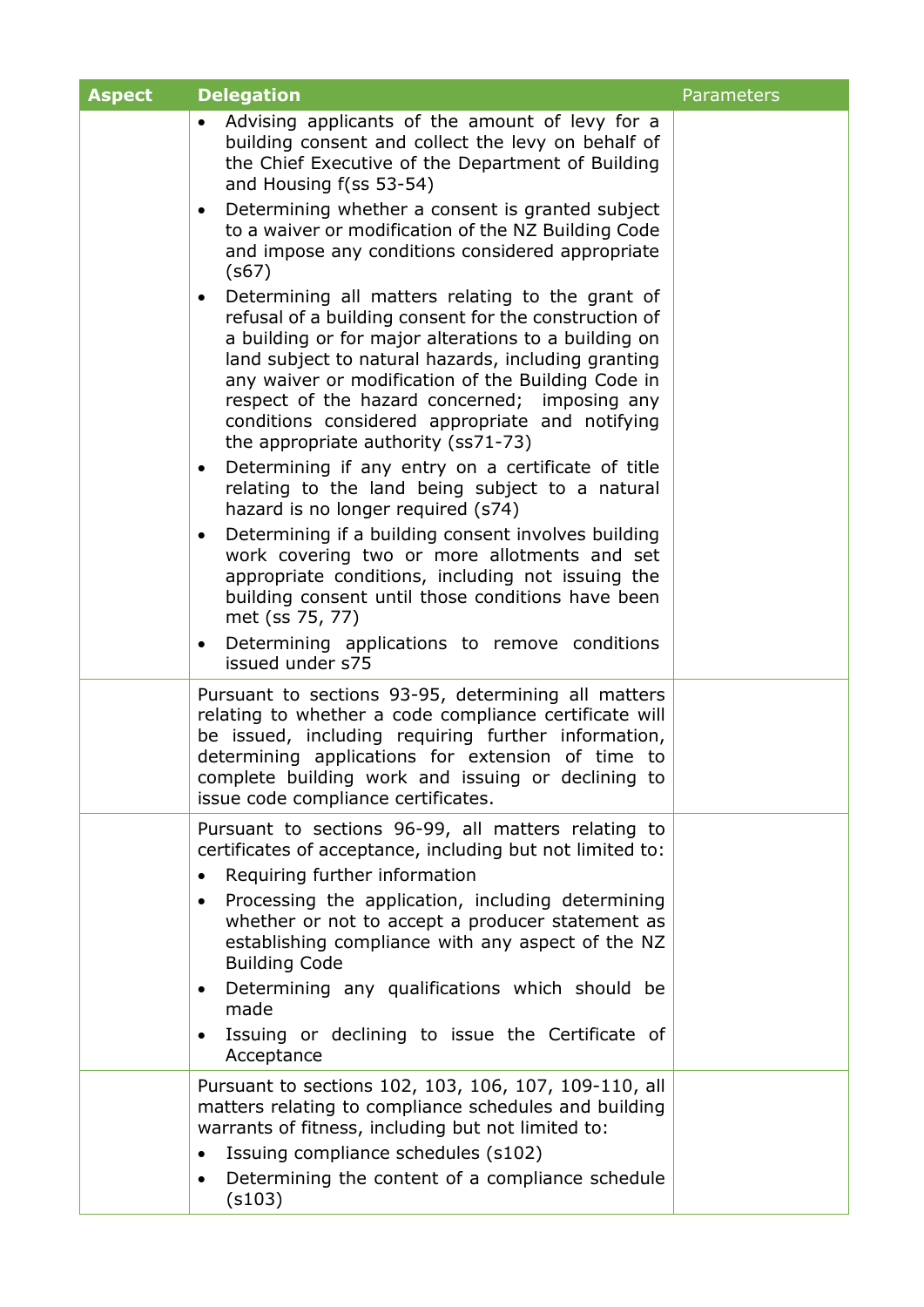| <b>Aspect</b> | <b>Delegation</b>                                                                                                                                                                                                                                                                     | Parameters |
|---------------|---------------------------------------------------------------------------------------------------------------------------------------------------------------------------------------------------------------------------------------------------------------------------------------|------------|
|               | Determining whether or not to amend a compliance<br>schedule on application from the owner of the<br>building (s106), recommendation from a licensed<br>building practitioner (s109) or the Council's own<br>initiative (s107)                                                        |            |
|               | Requiring production of annual written reports on<br>$\bullet$<br>compliance schedules (s110)                                                                                                                                                                                         |            |
|               | Pursuant to sections 112-113, 115 and 116, all matters<br>relating to alterations of existing buildings and changes<br>of use, including but not limited to:<br>Determining whether or not to grant a building<br>$\bullet$<br>consent for an alteration to an existing building that |            |
|               | will not fully comply with the Building Code (s112)<br>Determining conditions and issuing building<br>$\bullet$<br>consents for buildings with specified intended lives<br>(s113)                                                                                                     |            |
|               | Determining whether or not to permit the change of<br>$\bullet$<br>use of a building (s115)                                                                                                                                                                                           |            |
|               | Determining whether or not to permit the extension<br>$\bullet$<br>of life for a building with a specified intended life<br>(s116)                                                                                                                                                    |            |
|               | Determining whether or not to give effect to a<br>subdivision that affects a building (s116A)                                                                                                                                                                                         |            |
|               | Pursuant to sections 121-124 and 126, all matters<br>relating to dangerous, earthquake-prone or insanitary<br>buildings, including but not limited to:                                                                                                                                |            |
|               | Determining whether a building is dangerous,<br>$\bullet$<br>including seeking advice from the NZ Fire Service<br>(s121)                                                                                                                                                              |            |
|               | Determining whether a building is earthquake-<br>prone (s122) or insanitary (s123)                                                                                                                                                                                                    |            |
|               | Determining the appropriate action to be taken<br>where sections 121-123 apply, including issuing a<br>notice to the building owner (s124)                                                                                                                                            |            |
|               | Applying to the District Court to carry out work<br>$\bullet$<br>where a notice under s124 is not being complied<br>with in a reasonable period (s126)                                                                                                                                |            |
|               | Pursuant to sections 164-165 and 167, all matters<br>related to notices to fix including by not limited to:                                                                                                                                                                           |            |
|               | Determining whether or not any of the<br>$\bullet$<br>circumstances in s164(1) apply and issuing notices<br>as required. (s164)                                                                                                                                                       |            |
|               | Determining whether or not another authority<br>$\bullet$<br>should issue the notice to fix and advising that<br>authority (s164)                                                                                                                                                     |            |
|               | Determining the content of the notice to fix (s165)<br>$\bullet$                                                                                                                                                                                                                      |            |
|               | Inspecting or arranging for the inspection of the<br>building work to which a notice to fix relates (s167)                                                                                                                                                                            |            |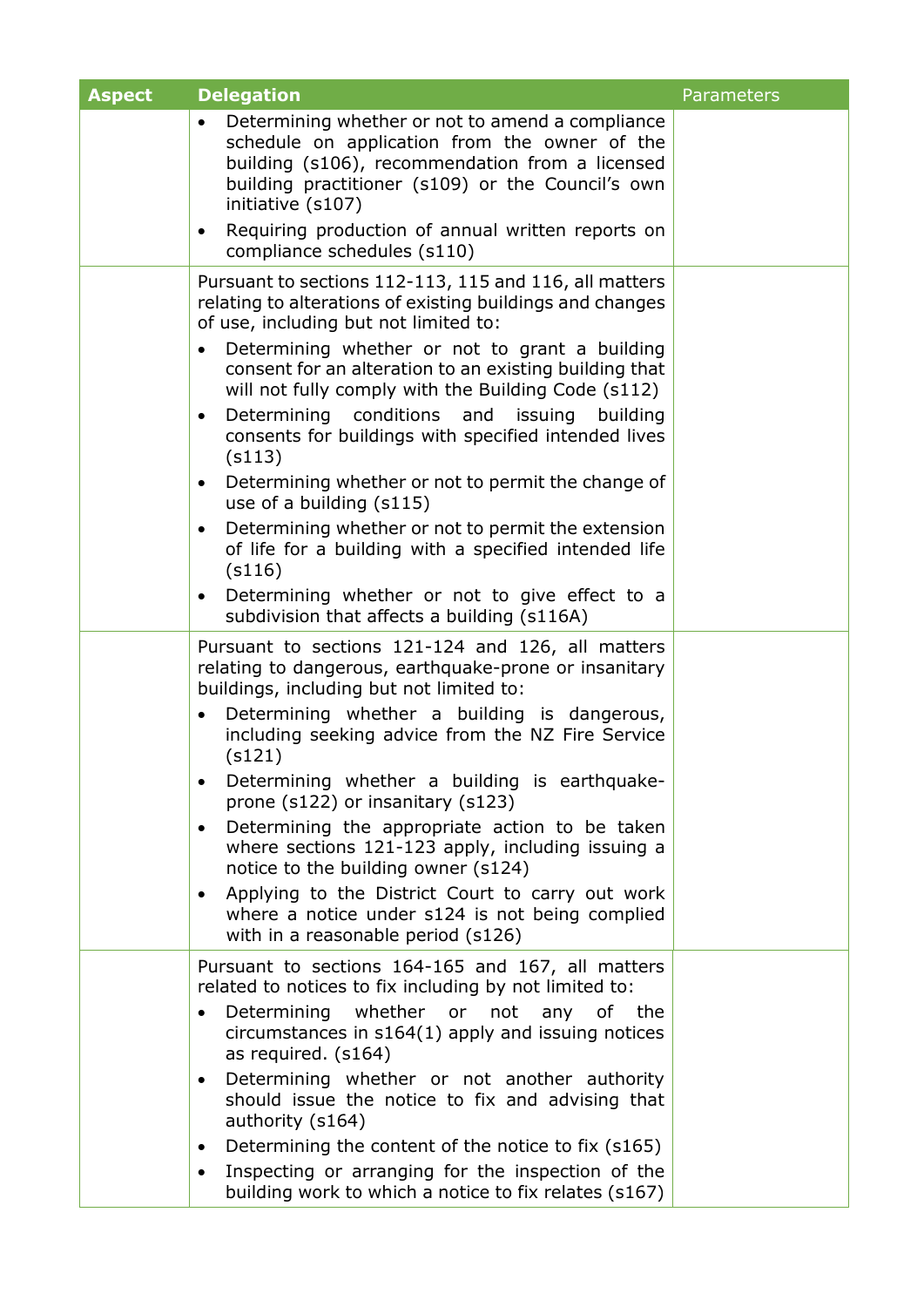| Confirming or refusing to confirm that the notice to<br>$\bullet$<br>fix has been complied with and, where appropriate,<br>providing written reasons and issuing further<br>notices to fix (s167)                                                                                                                                                                                                                                                                              |                                                                                                                           |
|--------------------------------------------------------------------------------------------------------------------------------------------------------------------------------------------------------------------------------------------------------------------------------------------------------------------------------------------------------------------------------------------------------------------------------------------------------------------------------|---------------------------------------------------------------------------------------------------------------------------|
| Pursuant to sections 177-178, 180 and 189, all matters<br>related to determinations, including but not limited to:<br>Applying for determinations (s177)<br>Making<br>submissions<br>and<br>appearing<br>at<br>$\bullet$<br>determination hearings (s178)<br>Withdrawing any application for determination<br>$\bullet$<br>made by the Council (s180)<br>Requesting clarification of a determination (s189)                                                                    |                                                                                                                           |
| Pursuant to section 363A all matters related to<br>determining applications for certificates of public use.                                                                                                                                                                                                                                                                                                                                                                    |                                                                                                                           |
| Pursuant to sections 372 - 381, all matters associated<br>with legal action under the Act, including but not<br>limited to:<br>Issuing of infringement notices (s372)<br>Laying information with the District Court (s377)<br>$\bullet$<br>Applying for injunctions (s381)<br>$\bullet$                                                                                                                                                                                        | Execution of any<br>of these<br>powers/duties is<br>subject to<br>consultation with<br>the Regulatory<br>Services Manager |
| Pursuant to the Building Act 2004, act on Council's<br>behalf with respect to the following administrative<br>actions:<br>Gathering information and undertake necessary<br>$\bullet$<br>research.<br>Keeping necessary records.<br>$\bullet$<br>Authorising work that the local authority may carry<br>$\bullet$<br>out in default of it being carried out by the owner,<br>and recovery of costs where work is done on default.<br>Inspecting all building work.<br>$\bullet$ |                                                                                                                           |

# **Simon Percy**

| <b>Aspect</b>                                                  | <b>Delegation</b>                                                                                             | <b>Parameters</b> |
|----------------------------------------------------------------|---------------------------------------------------------------------------------------------------------------|-------------------|
| <b>Westland Building</b><br><b>Consent Authority</b><br>Manual | Generally, all of the Westland Building Consent<br>Authority's powers, duties and functions.                  |                   |
|                                                                | Authority to authorise and approve any Change<br>to the Westland BCA Manual in accordance with<br>part 1.6.2. |                   |
|                                                                | Authority to allocate any work to a competent<br>contractor in accordance with part .2.5.                     |                   |
|                                                                | Authority to update and maintain the technical<br>library in accordance with part 3.4.                        |                   |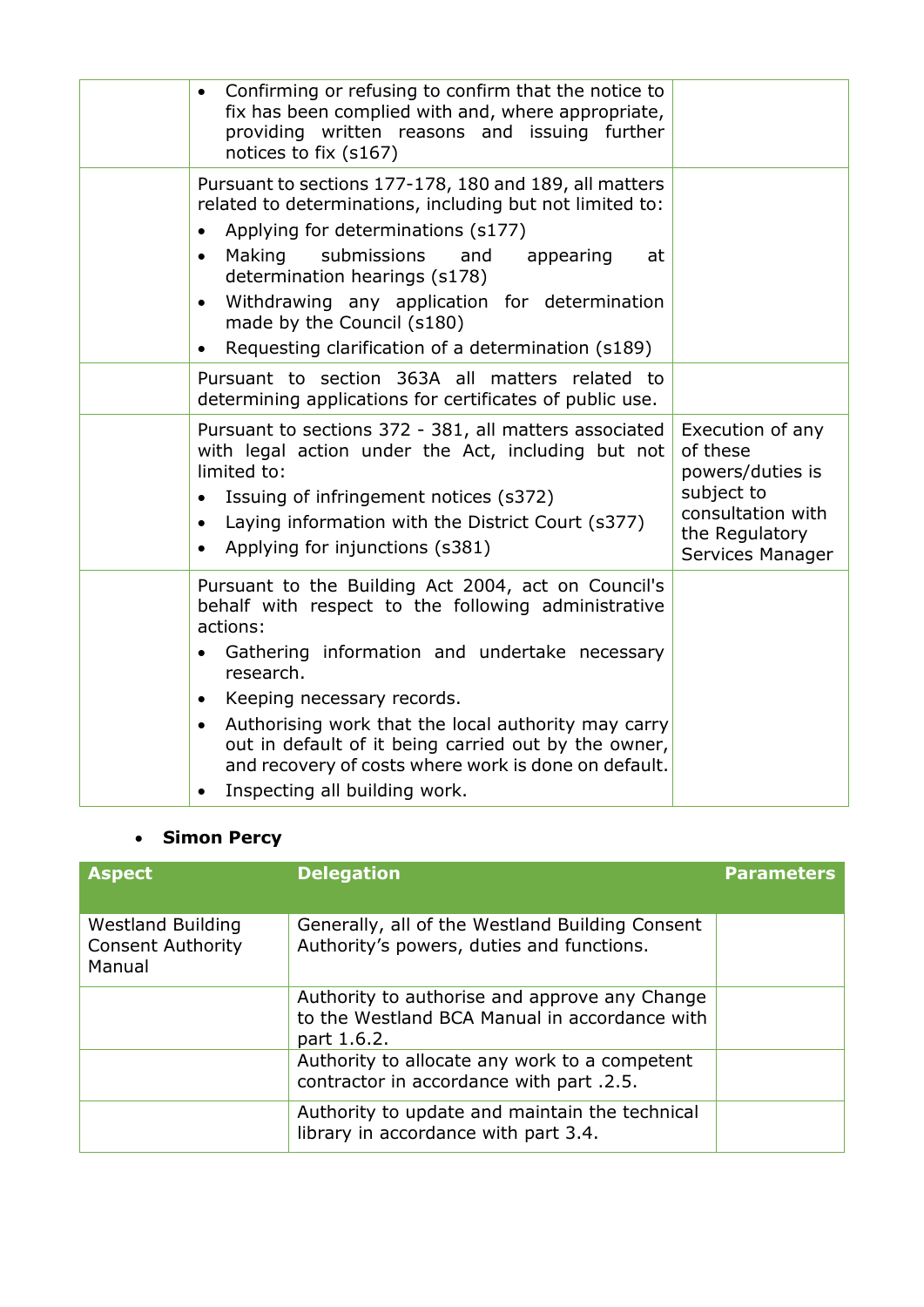As at 22 August 2019, the above delegation is terminated and the authority to exercise the following functions, powers, duties and discretions of the Council in respect of the Westland Building Consent Authority pursuant to the Westland Building Consent Authority Manual are delegated to:

# **Ana Coleman**

| Aspect                                                        | Delegation                                                                                                 |
|---------------------------------------------------------------|------------------------------------------------------------------------------------------------------------|
| Westland<br><b>Building</b><br>Consent<br>Authority<br>Manual | Generally, all of the Westland Building Consent Authority's powers,<br>duties and functions.               |
|                                                               | Authority to authorise and approve any Change to the Westland BCA<br>Manual in accordance with part 1.6.2. |
|                                                               | Authority to allocate any work to a competent contractor in<br>accordance with part .2.5.                  |
|                                                               | Authority to update and maintain the technical library in accordance<br>with part 3.4.                     |

# **LATE AGENDA ITEM - UTE MUSTER - FINANCIALS**

Council had resolved that this matter be added to the Council Agenda as an Urgent Item for discussion.

Cr Routhan had expressed concerns at the Profit and Loss Statement that he had been provided by Destination Westland in response to his Local Government Official Information and Meetings Act Request (LGOIMA) request. Part of the financial information had been redacted under LGOIMA. Cr Routhan was concerned that the Hokitika Ute Muster had run at a far greater loss than thought.

Cr Routhan called for the resignation of His Worship the Mayor and also the Chair of Destination Westland with regard to this matter.

His Worship the Mayor suggested to Cr Routhan to send the information to the Office of the Auditor-General for investigation.

**9. KA MATATAPU TE WHAKATAUNGA I TE TŪMATANUI RESOLUTION TO GO INTO PUBLIC EXCLUDED**

(to consider and adopt confidential items)

Moved Cr Carruthers, seconded Cr Havill and **Resolved** that Council confirm that the public were excluded from the meeting in accordance with Section 48, Local Government Official Information and Meetings Act 1987 at 4.31 pm.

The general subject of the matters to be considered while the public are excluded, the reason for passing this resolution in relation to each matter and the specific grounds under Section 48(1) of the Local Government Official Information and Meetings Act 1987 for the passing of the resolution are as follows: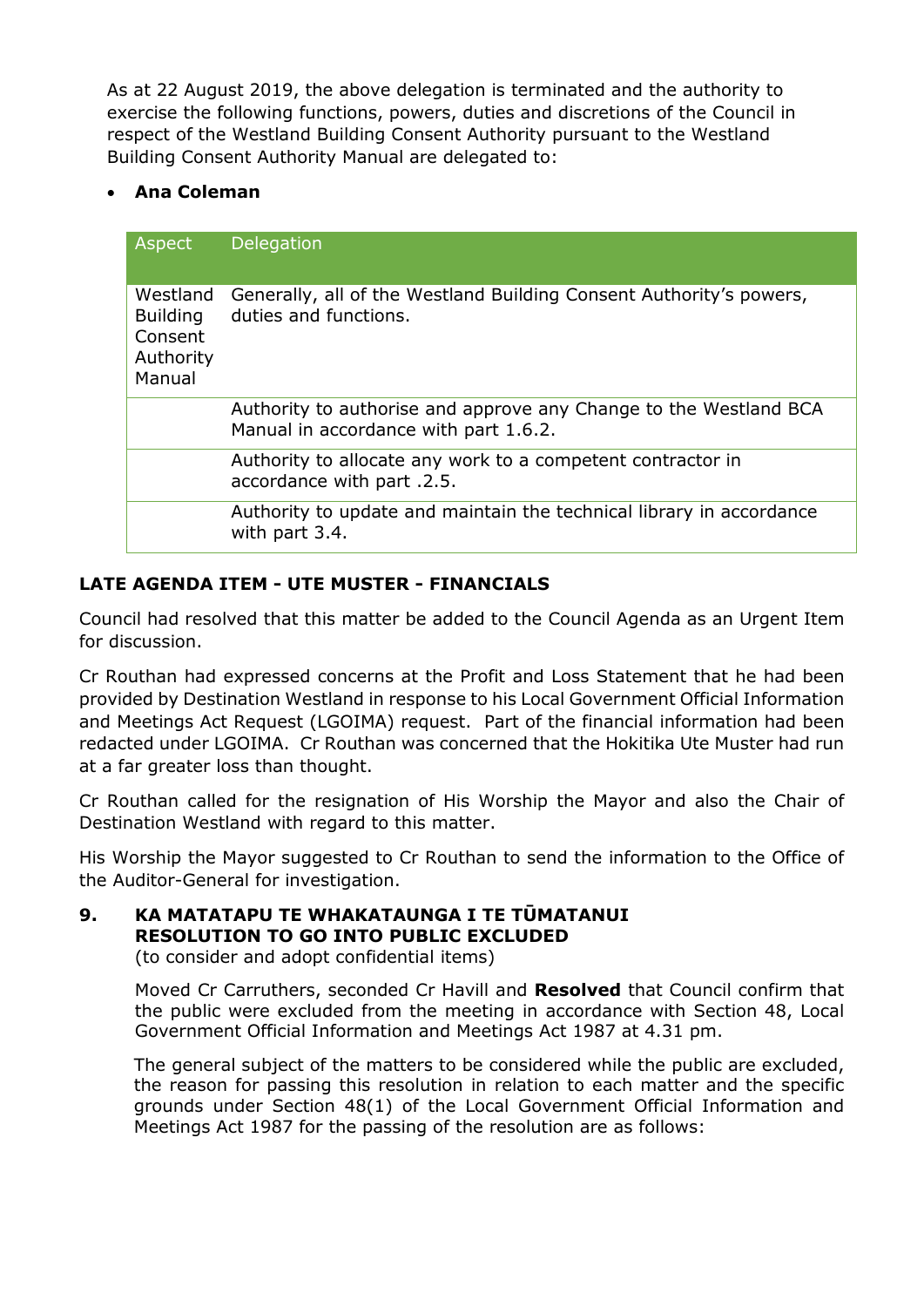| <b>Item</b><br>No. | <b>General subject</b><br>of each matter<br>to be<br>considered | <b>Reason for</b><br>passing this<br>resolution in<br>relation to each<br>matter | <b>Ground(s) under Section</b><br>48(1) for the passing of this<br>resolution                                                                                                                                               |
|--------------------|-----------------------------------------------------------------|----------------------------------------------------------------------------------|-----------------------------------------------------------------------------------------------------------------------------------------------------------------------------------------------------------------------------|
| 1                  | Confidential<br>Council Minutes -<br>25 July 2019               | Good reasons to<br>withhold<br>exist<br>under Section 7                          | That the public conduct of the<br>relevant part of the proceedings<br>of the meeting would be likely to<br>result in the disclosure of<br>information for which good<br>reason or withholding exists.<br>Section $48(1)(a)$ |
| 2.                 | Confidential<br>Extraordinary<br>Minutes $-$<br>1 August 2019   | Good reasons to<br>withhold<br>exist<br>under Section 7                          | That the public conduct of the<br>relevant part of the proceedings<br>of the meeting would be likely to<br>result in the disclosure of<br>information for which good<br>reason or withholding exists.<br>Section $48(1)(a)$ |
| 3.                 | Crown Observer                                                  | Good reasons to<br>withhold<br>exist<br>under Section 7                          | That the public conduct of the<br>relevant part of the proceedings<br>of the meeting would be likely to<br>result in the disclosure of<br>information for which good<br>reason or withholding exists.<br>Section $48(1)(a)$ |

This resolution is made in reliance on sections 48(1)(a) and (d) of the Local Government Official Information and Meetings Act 1987 and the particular interests or interests protected by section 7 of that Act, which would be prejudiced by the holding of the relevant part of the proceedings of the meeting in public are as follows:

| <b>Item</b><br>No. | <b>Interest</b>                                                                                                                                                                                 |
|--------------------|-------------------------------------------------------------------------------------------------------------------------------------------------------------------------------------------------|
| 1.                 | Protect the privacy of natural persons, including that of deceased natural<br>persons (Section $7(2)(a)$ ); and                                                                                 |
|                    | Enable any local authority holding the information to carry on, without<br>prejudice or disadvantage, negotiations (including commercial and<br>industrial negotiations) (Schedule $7(2)(i)$ ). |
| 2.83.              | Maintain legal professional privilege (Schedule $7(2)(q)$ ); and                                                                                                                                |
|                    | Enable any local authority holding the information to carry on, without<br>prejudice or disadvantage, negotiations (including commercial and<br>industrial negotiations (Schedule 7(2)(i)).     |